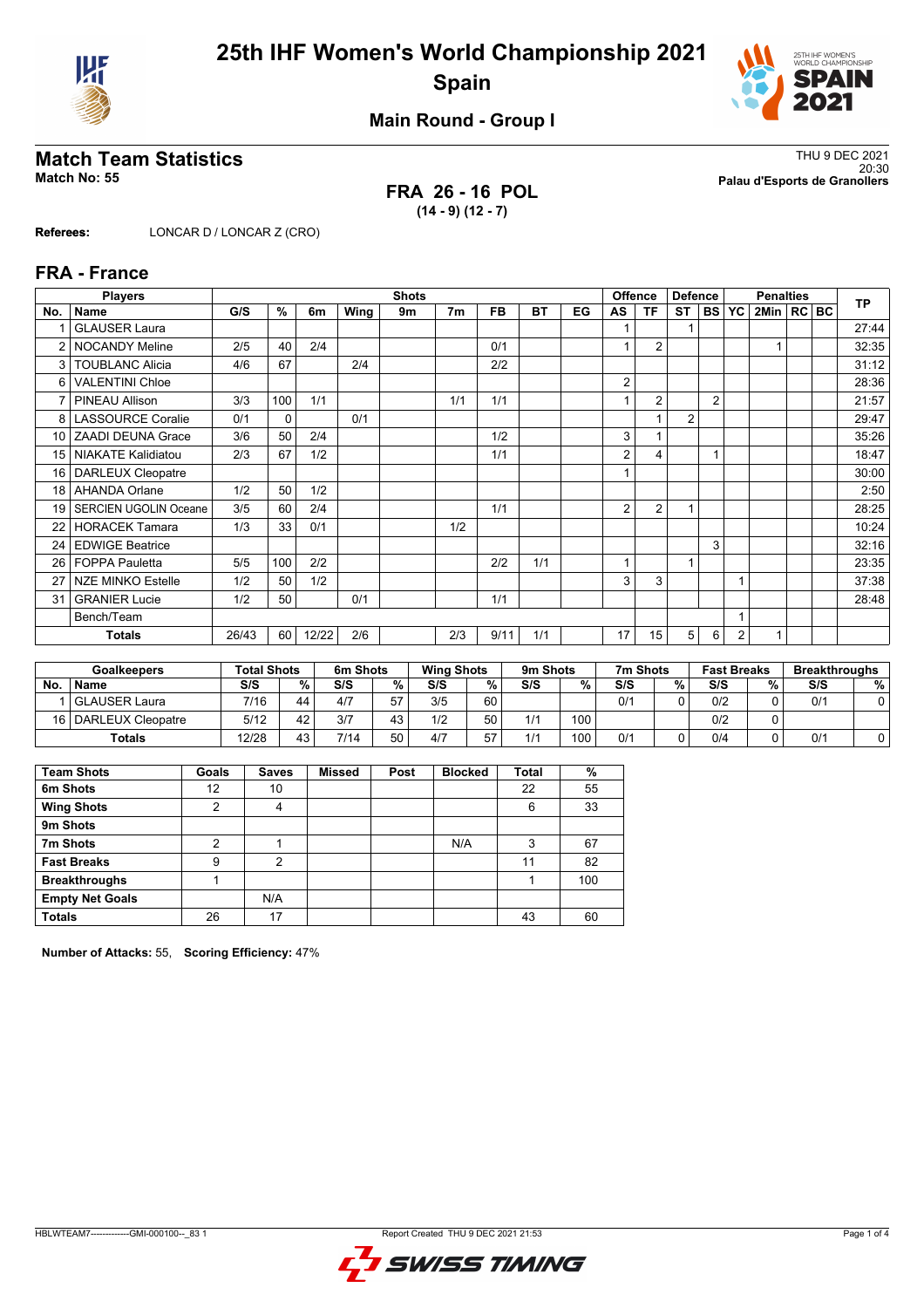

## **25th IHF Women's World Championship 2021 Spain**



**Main Round - Group I**

# **Match Team Statistics** Thu 9 DEC 2021

**FRA 26 - 16 POL (14 - 9) (12 - 7)**

20:30 **Match No: 55 Palau d'Esports de Granollers**

**Referees:** LONCAR D / LONCAR Z (CRO)

### **FRA - France**

### **Shots Distribution Players** Goals / Shots 10 ZAADI DEUNA G 1 GLAUSER L 2 NOCANDY M 3 TOUBLANC A 6 VALENTINI C 7 PINEAU A 8 LASSOURCE C  $7\overline{111}$  $12/4$ 8 8  $1/3$ {}<br>{} H,  $\sqrt{0/1}$  $1/1$  $\vert$  0/1  $3/3$  $1/1$ u p  $1/2$  $1/1$  1/2

| <b>15 NIAKATE K</b> | 16 DARLEUX C | 18 AHANDA O                 | 19 SERCIEN UGOLIN O            | 22 HORACFK T             | 24 EDWIGE B | 26 FOPPA P         |
|---------------------|--------------|-----------------------------|--------------------------------|--------------------------|-------------|--------------------|
| 0/1                 |              | $\overline{0}/\overline{1}$ | $\overline{4}$ $\overline{14}$ |                          |             | 111                |
|                     |              |                             |                                | 1/1<br>0/1<br>0/1<br>. . |             | $3/3$              |
| $\blacksquare$ 2/2  |              | 1/1                         | $\blacksquare$ 2/4             |                          |             | $\blacksquare$ 1/1 |

|     | 27 NZE MINKO E 31 GRANIER L |  |  |  |  |  |  |
|-----|-----------------------------|--|--|--|--|--|--|
| 1/2 | 1/2                         |  |  |  |  |  |  |
|     |                             |  |  |  |  |  |  |
|     |                             |  |  |  |  |  |  |

**Team** Goals / Shots





| 1/7 | 1/1 | 3/7 |
|-----|-----|-----|
| 1/1 | 0/1 | 1/1 |
| 3/4 | 0/1 | 2/5 |

| 1 GLAUSER L      |                             |                  |
|------------------|-----------------------------|------------------|
| $1/\overline{4}$ | $\overline{1}/\overline{1}$ | $\overline{1}/4$ |
| J<br>1/1         | 0/1                         |                  |
| Ē<br>2/2         | 0/1                         | 1/2              |
| 16 DARLEUX C     |                             |                  |
| $\overline{0/3}$ |                             | $\overline{2}/3$ |
|                  |                             | 1/1              |
| 1/2              |                             | 1/3              |

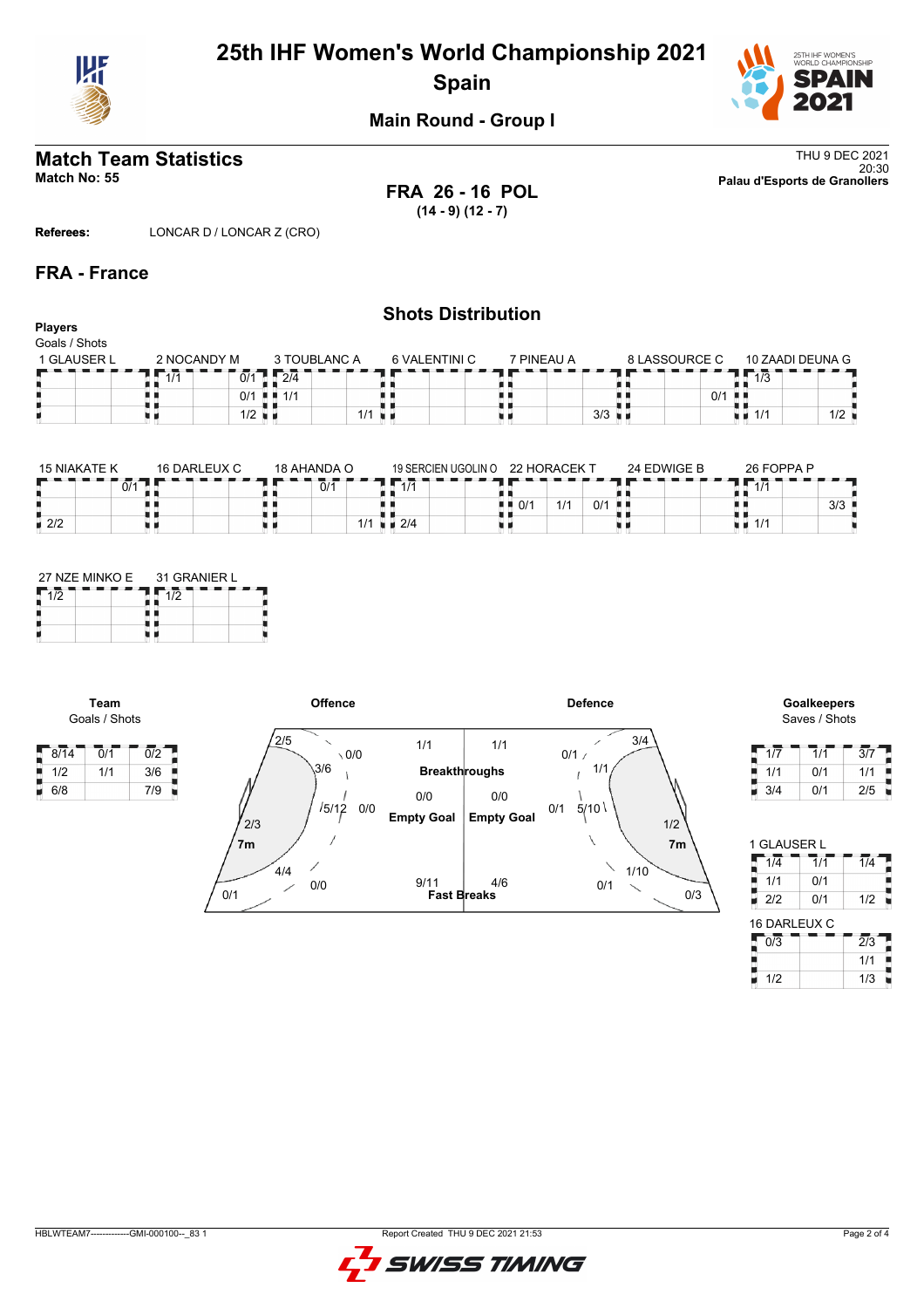



**Main Round - Group I**

**FRA 26 - 16 POL (14 - 9) (12 - 7)**

**Match Team Statistics** Thu 9 DEC 2021 20:30 **Match No: 55 Palau d'Esports de Granollers**

**Referees:** LONCAR D / LONCAR Z (CRO)

### **POL - Poland**

|                 | <b>Players</b>          |       |          |      |      | <b>Shots</b> |                |           |           |    |    | <b>Offence</b> | <b>Defence</b> |              | <b>Penalties</b> |  | <b>TP</b> |
|-----------------|-------------------------|-------|----------|------|------|--------------|----------------|-----------|-----------|----|----|----------------|----------------|--------------|------------------|--|-----------|
| No.             | <b>Name</b>             | G/S   | %        | 6m   | Wing | 9m           | 7 <sub>m</sub> | <b>FB</b> | <b>BT</b> | EG | AS | ΤF             | <b>ST</b>      | <b>BS YC</b> | 2Min   RC   BC   |  |           |
|                 | <b>ZIMNY Aleksandra</b> | 2/3   | 67       | 2/2  |      | 0/1          |                |           |           |    |    |                |                |              |                  |  | 12:14     |
| 3               | PLOMINSKA Oktawia       | 1/2   | 50       |      | 0/1  |              |                | 1/1       |           |    |    |                |                |              |                  |  | 23:54     |
| 8               | KOBYLINSKA Monika       | 1/5   | 20       | 1/5  |      |              |                |           |           |    |    | 4              |                |              |                  |  | 45:05     |
| 9               | <b>BALSAM Magda</b>     | 3/5   | 60       |      | 0/2  |              |                | 3/3       |           |    |    |                | $\overline{2}$ |              |                  |  | 40:41     |
| 10 <sup>°</sup> | <b>GEGA Marta</b>       |       |          |      |      |              |                |           |           |    |    |                |                |              |                  |  | 20:29     |
| 13              | MATUSZCZYK Sylwia       |       |          |      |      |              |                |           |           |    |    |                |                |              |                  |  | 29:22     |
| 16              | PLACZEK Adrianna        |       |          |      |      |              |                |           |           |    |    |                |                |              |                  |  | 54:41     |
| 17              | <b>GORNA Adrianna</b>   | 0/1   | $\Omega$ |      | 0/1  |              |                |           |           |    |    |                |                |              |                  |  | 18:13     |
| 21              | ZIMA Barbara            |       |          |      |      |              |                |           |           |    |    |                |                |              |                  |  | 0:54      |
| 22              | ROSIAK Aleksandra       | 1/5   | 20       | 1/4  |      | 0/1          |                |           |           |    | 2  | $\overline{2}$ |                |              |                  |  | 29:58     |
| 39              | <b>NOSEK Natalia</b>    | 0/7   | $\Omega$ | 0/6  |      | 0/1          |                |           |           |    |    |                |                |              |                  |  | 25:20     |
| 66              | SZARAWAGA Joanna        |       |          |      |      |              |                |           |           |    |    |                |                |              |                  |  | 12:01     |
| 89              | <b>ACHRUK Kinga</b>     | 2/4   | 50       | 1/2  |      |              |                | 0/1       | 1/1       |    |    | 6              | 1              |              |                  |  | 41:08     |
| 94              | ROSZAK Romana           | 3/4   | 75       | 2/2  |      |              | 1/2            |           |           |    |    | $\overline{2}$ |                |              | $\overline{2}$   |  | 32:44     |
| 96              | <b>NOCUN Dagmara</b>    | 3/4   | 75       |      | 3/3  |              |                | 0/1       |           |    |    |                |                |              |                  |  | 33:16     |
| 99              | MALICZKIEWICZ Monika    |       |          |      |      |              |                |           |           |    |    |                |                |              |                  |  |           |
|                 | Bench/Team              |       |          |      |      |              |                |           |           |    |    | $\overline{2}$ |                |              |                  |  |           |
|                 | <b>Totals</b>           | 16/40 | 40       | 7/21 | 3/7  | 0/3          | 1/2            | 4/6       | 1/1       |    | 6  | 18             | 3              |              | $\overline{4}$   |  |           |

| <b>Goalkeepers</b> |                           | <b>Total Shots</b> |    | 6m Shots |    |     | <b>Wing Shots</b> |     | 9m Shots |     | 7m Shots |      | <b>Fast Breaks</b> |     | <b>Breakthroughs</b> |  |
|--------------------|---------------------------|--------------------|----|----------|----|-----|-------------------|-----|----------|-----|----------|------|--------------------|-----|----------------------|--|
| No                 | <b>Name</b>               | S/S                | %  | S/S      | %  | S/S | %                 | S/S | %        | S/S | %        | S/S  | %                  | S/S | %                    |  |
|                    | 16   PLACZEK Adrianna     | 15/39              | 38 | 10/21    | 48 | 3/5 | 60                |     |          | 0/1 |          | 2/11 | 18                 | 0/1 |                      |  |
|                    | 21 ZIMA Barbara           | 1/2                | 50 |          |    |     |                   |     |          | 1/2 | 50       |      |                    |     |                      |  |
|                    | 99   MALICZKIEWICZ Monika |                    |    |          |    |     |                   |     |          |     |          |      |                    |     |                      |  |
|                    | <b>Totals</b>             | 17/43              | 40 | 10/22    | 45 | 4/6 | 67                |     |          | 1/3 | 33       | 2/11 | 18                 | 0/1 |                      |  |

| <b>Team Shots</b>      | Goals | <b>Saves</b> | <b>Missed</b> | Post | <b>Blocked</b> | <b>Total</b> | %   |
|------------------------|-------|--------------|---------------|------|----------------|--------------|-----|
| 6m Shots               |       |              | 3             |      |                | 21           | 33  |
| <b>Wing Shots</b>      | 3     | 4            |               |      |                |              | 43  |
| 9m Shots               |       |              |               |      |                |              |     |
| 7m Shots               |       |              |               |      | N/A            | 2            | 50  |
| <b>Fast Breaks</b>     |       |              |               |      |                | 6            | 67  |
| <b>Breakthroughs</b>   |       |              |               |      |                |              | 100 |
| <b>Empty Net Goals</b> |       | N/A          |               |      |                |              |     |
| <b>Totals</b>          | 16    | 12           |               | ົ    | 6              | 40           | 40  |

**Number of Attacks:** 54, **Scoring Efficiency:** 30%